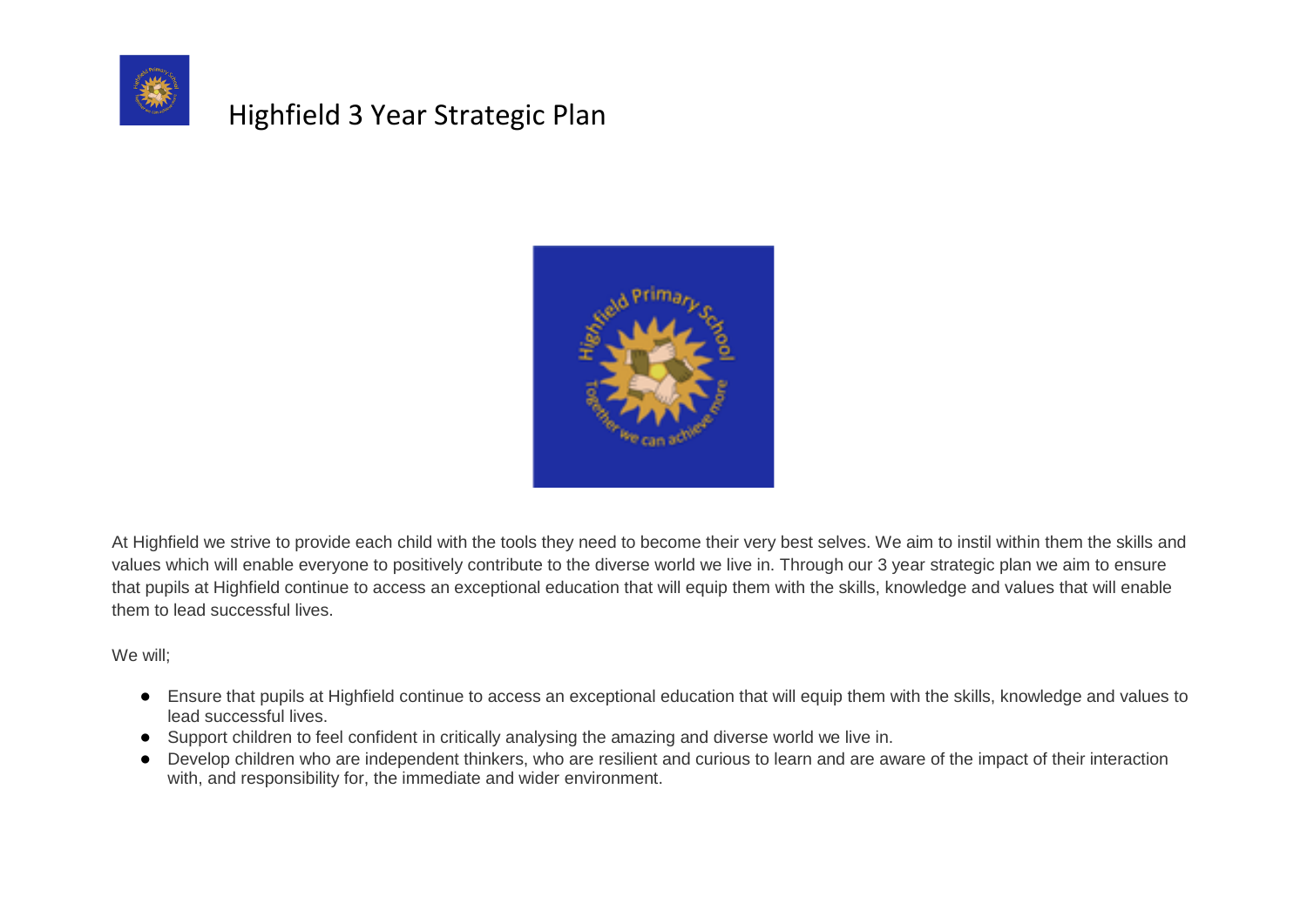

- Offer all pupils equity of opportunity; to reflect and value cultural diversity that the school has and use it to enrich children's experience and understanding; to help recognise and counter discrimination and prejudice of all kinds.
- Promote and celebrate our Core Values of Respect, Cooperation and Kindness.

#### We do achieve this by;

- Having a curriculum that is focused on giving children the knowledge, skills and values they need to lead successful lives.
- Through engaging teaching that effectively uses questioning, feedback and retrieval so that all children are engaged in their learning and what they have learnt is embedded in their long term memory.
- Providing a stimulating learning environment to encourage investigative and meaningful engagement with the learning process.
- Providing excellent learning opportunities beyond the classroom.
- By knowing each child well and as a result being able to effectively provide the support and challenge that each child needs to succeed.
- Raising self-esteem and self-worth through celebrating all of our children's success, not only in their academic achievement but also in how they show the values of our school through how they treat others.
- Promoting a high standard of behaviour in our school community through our curriculum that enables children to understand our values and live by them. We are proactive in speaking to children and parents about their views of behaviour in the school and addressing their concerns.
- Understanding the role that the school has in showing our children the positive role that they can have in the wider community.
- We work in close partnership with parents, carers and community.
- We celebrate the diversity of our school and local area and play a central role in our local community.

In an environment which is;

- Safe and nurturing
- Fun, exciting and purposeful
- **Respectful and inclusive**
- Well resourced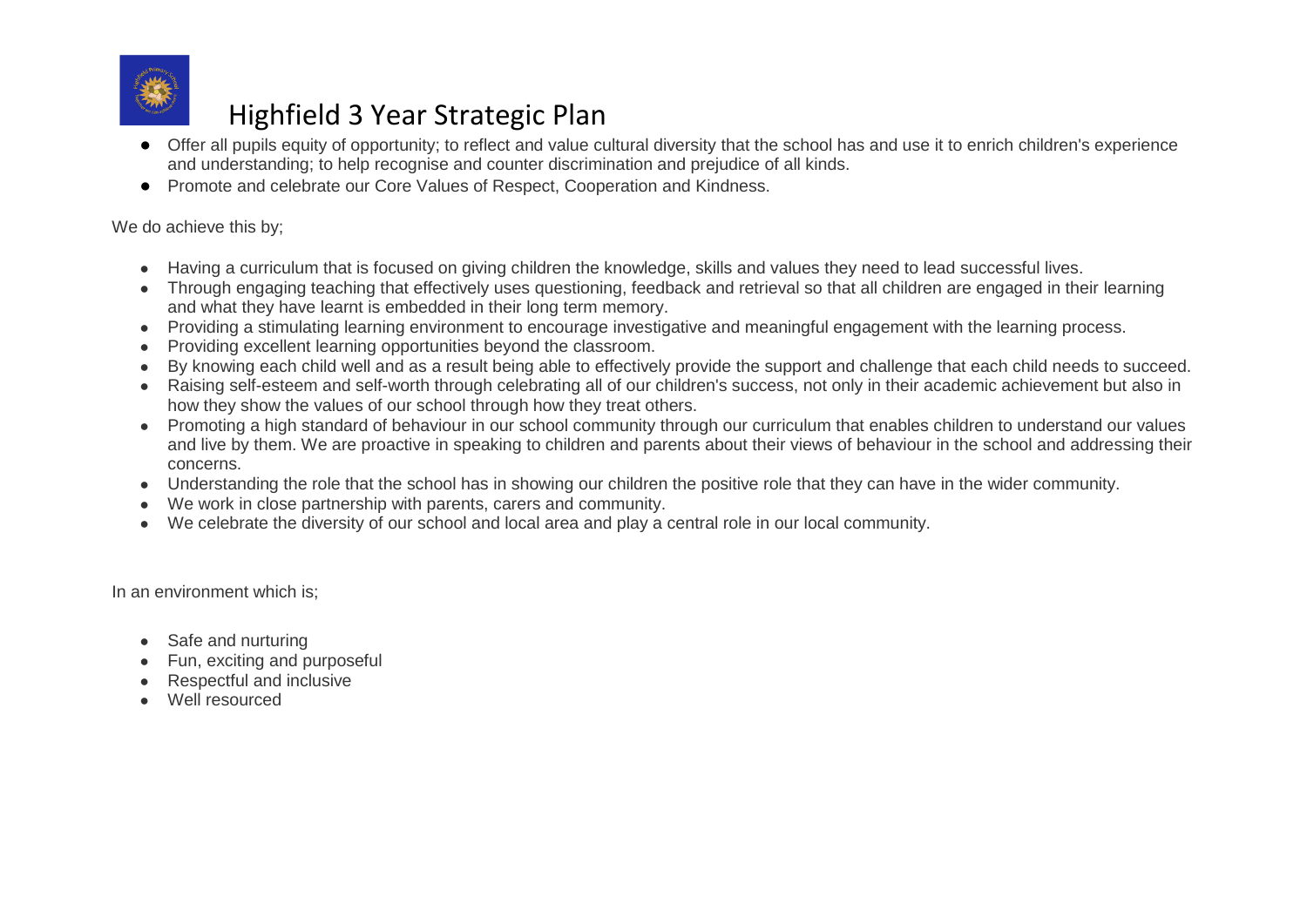

|                                                                                                                                                                                                                                                                    | $21 - 22$                                                                                                                                                                                                                                                                                                                                                                               | $22 - 23$                                                                                                                                                                                                       | $23 - 24$                                                                                                                                                                                                                                                 |
|--------------------------------------------------------------------------------------------------------------------------------------------------------------------------------------------------------------------------------------------------------------------|-----------------------------------------------------------------------------------------------------------------------------------------------------------------------------------------------------------------------------------------------------------------------------------------------------------------------------------------------------------------------------------------|-----------------------------------------------------------------------------------------------------------------------------------------------------------------------------------------------------------------|-----------------------------------------------------------------------------------------------------------------------------------------------------------------------------------------------------------------------------------------------------------|
| <b>Embedding Curriculum - For</b><br>there to be a highly effective<br>implementation of a bespoke<br>curriculum that meets the needs<br>of Highfield Children<br><b>Children understand the choices</b><br>that have been made with regards<br>to the Curriculum. | Embedding cyclical<br>curriculum (Knowledge organisers,<br>vertical and horizontal learning)<br>Further deepening teachers'<br>understanding of how each subject<br>progresses from year to year so the<br>previous knowledge and skills are built<br>upon and learning is retained.                                                                                                    | Children are able to critically<br>evaluate the Curriculum and discuss<br>and suggest what is being taught<br>when.<br>Making explicit/further promoting to<br>parents what we teach and when<br>and why.       | An embedded process of evaluating<br>the Curriculum.                                                                                                                                                                                                      |
|                                                                                                                                                                                                                                                                    | Teachers are explicit to children about<br>why we have made the choices we<br>have made on the Curriculum. And a<br>greater focus on the key figures within<br>our Curriculum and their life stories.                                                                                                                                                                                   |                                                                                                                                                                                                                 |                                                                                                                                                                                                                                                           |
| Keepup/Catchup - To reduce<br>gaps between groups and ensure<br>children do not fall behind                                                                                                                                                                        | Targeted catchup for children who<br>have fallen behind as a result of Covid.<br>Further developing the whole school<br>reading strategy so that children keep<br>up with the reading standard required<br>to successfully access their learning.<br>Other related Documentation<br>3 year plan of support using<br>PP funds to improve the<br>attainment of disadvantaged<br>children. | Review the success of the reading<br>strategy introduced and see if<br>adjustments need to be made.<br>Successful implementation of a<br>comprehensive Systematic Synthetic<br>Phonics Programme(Little Wandel) | Data - Significant increase in<br>percentage of chn working at (or<br>above) Age Related Expectations.<br>Review the success of the<br><b>Systematic Synthetic Phonics</b><br>Programme and take further actions<br>related to the outcome of the review. |
| Use of technology - Ensure that<br>all Highfield children have regular<br>access to devices and that<br>teaching and learning are further                                                                                                                          | Moving to google cloud.<br>All teaching staff have their own ipads.<br>Ipads linked to smart boards to enable<br>teachers to have greater opportunities                                                                                                                                                                                                                                 | Continue with CPD for staff on use<br>of technology.<br>Further increase the number of<br>ipads available to children.                                                                                          | All children to have access to an<br>ipad and teachers have their own<br>ipad.                                                                                                                                                                            |